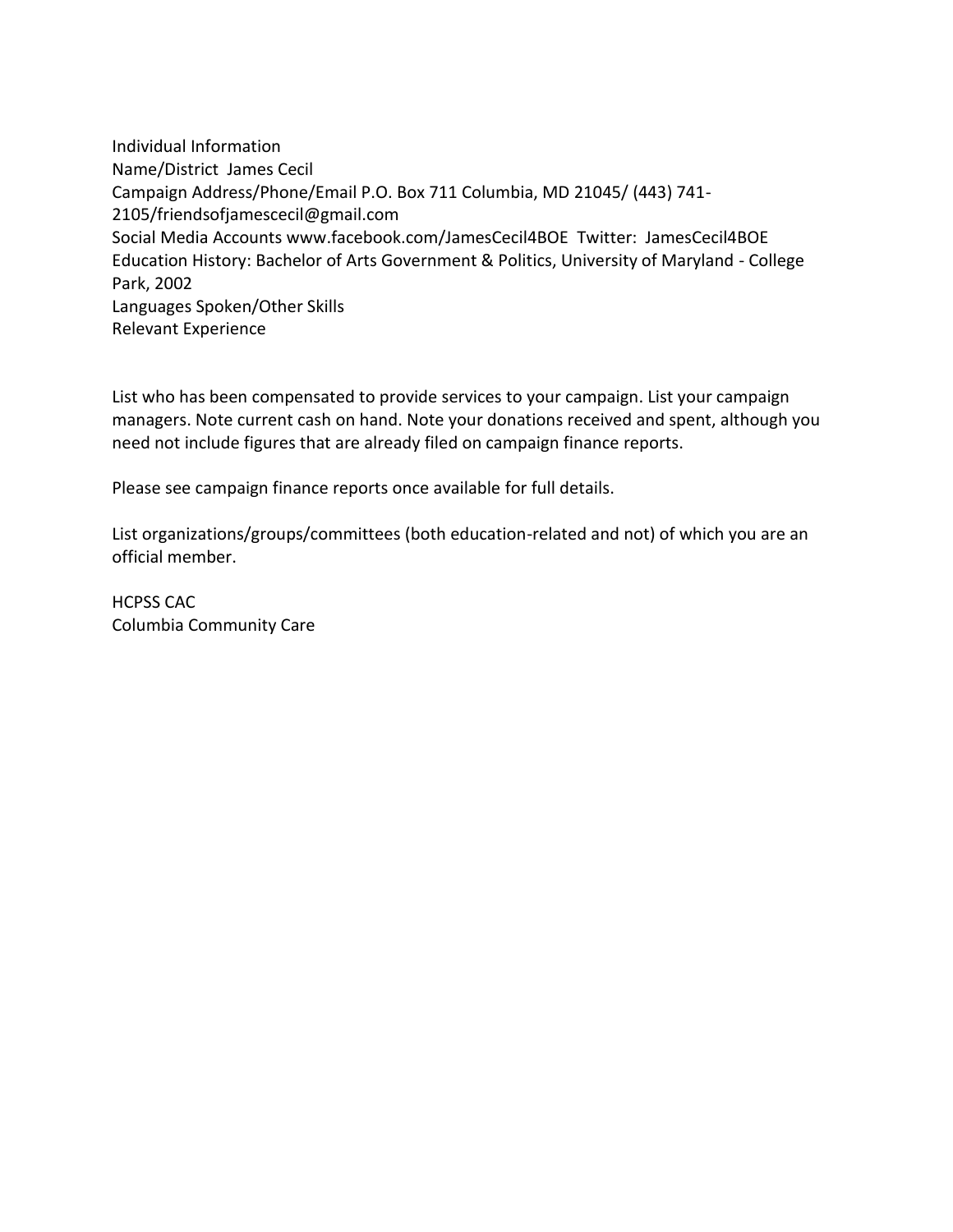1. Why are you running? Explain why you are qualified to hold this position. Please include your experiences doing volunteer or non-profit work, in Howard County and elsewhere. (Character limit please 1200)

I am running because I believe in the positive impact of education. My public school experience guided me to a career in student development at the University of Maryland where I prepare my students for success after their graduation. I have also been fortunate enough to experience communities across the country on service experiences to witness opportunity gaps firsthand, their negative impact failed systems have on communities and most importantly, on the children. So many children have their success or struggle predetermined and they deserve better. I have 17 years working in student development and higher education, managing budgets, strategic planning and solving problems. I have volunteered with the Alternative Break program at the University of Maryland on immersive community service experiences and assisted in the development of the University of Maryland Farmer's Market. In Howard County, I am have served as an SCH judge for four years, volunteer for community events when possible and have most recently assisting with Columbia Community Care and efforts to ensure our neighbors have the necessities they need in this time of crisis.

2. Do you believe the Board of Education race should remain non-partisan on the ballot? If so, how is your campaign remaining non-partisan? (Character limit 1200)

Yes, I do believe that the Board of Education race should remain non-partisan. A non-partisan race allows for the broadest level of voter participation, especially in states like Maryland with a closed primary system that could exclude 3<sup>rd</sup> party and non-affiliated voters from participation until the general election. Everyone should have a voice when it comes to their children and our schools and the current format would greatly restrict those choices. With a degree in Government & Politics, I am not naïve to the fact that many candidates will have or have had a party affiliation at some point, especially if they wanted the opportunity to vote in previous primaries. However, a non-partisan race keeps the focus on the issues that are most important to our community, which is where it should be. I am committed to running an issue driven campaign and making a case for the vision I have to address them.

3. Do you believe the Superintendent's requested budget is too high, too low or just right? If too low, how much should it be, and what other county budget items should be cut to fund it? If too high what should be cut from the request? (Character limit 1200)

Knowing that the world has changed significantly since the Superintendent submitted his budget request to the Board, I want to address the original intent of this question first. In presenting his budget, Dr. Martirano laid out the needs of the school system and what it would cost to fully fund those needs. Embedded in that budget were numerous initiatives to address gaps in achievement and correct mistakes made under previous boards. Mistakes like those that led to the current health fund deficit are incredibly expensive. However, the budget process is a negotiation that goes through input from the Board, the County Executive and the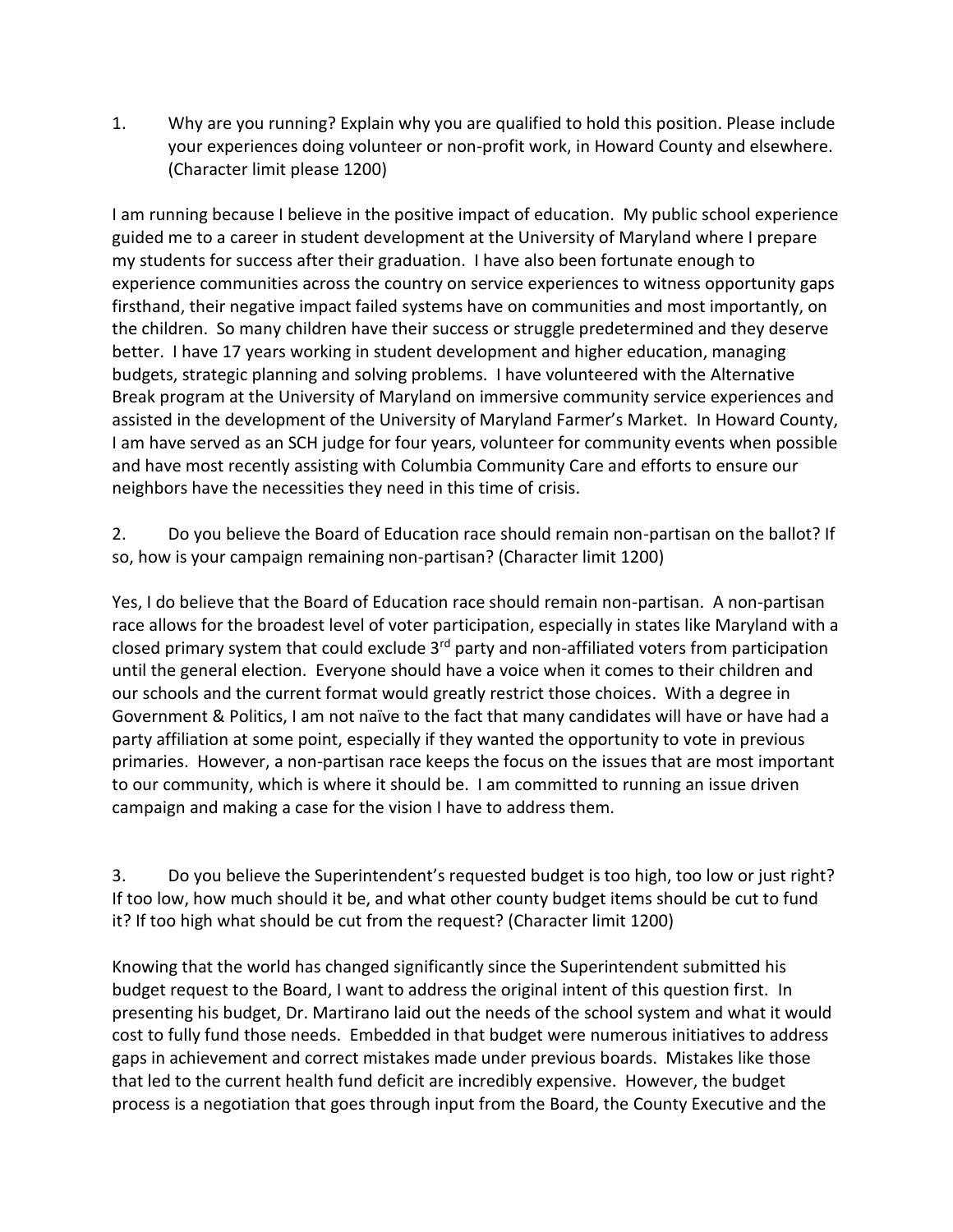County Council. Advocacy can lead to challenging conversations, but honesty about the problem is also the first step toward shedding light on just what it will take to find meaningful solutions. I believe that there are ways to be creative in identifying and diversifying funding sources whenever possible, but COVID-19 has is poised to change the fiscal landscape in ways we have never experienced before. The County Council and the County Executive will be responsible for aligning the priorities of the county with the decreased funding available to them.

4. Over time, the County Council and Board of Education have often disagreed on where responsibility lies regarding addressing overcapacity. There are varying beliefs regarding restricting development and redistricting as tools. How do you suggest the County Council and Board of Education work together to address overcapacity issues? (Character limit 1500)

The County Council and Board of Education may disagree on where responsibility lies now, but both are historically responsible for the situation we are in. County Council's past bear a great deal of responsibility for rampant development that did not include adequate impact fees to address the compounding costs associated with concentrated populations. It was not just that the county's population increased, it was that most of the increases were concentrated in areas not equipped to handle it. As a result of this type of development and a lack of adequate school sites within these communities, schools were built where they could be built, not where they should be. Boards of the past played a part in these decisions and their refusal to adjust attendance areas to distribute capacity led to the process finally needing to be comprehensive in 2019. This Board of Education has made significant efforts to maximize capacity in schools that were underutilized and address some of the overcapacity experienced in other schools. This County Council worked to pass CB-42 to increase the school surcharge fee and work continues to be done on APFO legislation to slow development in areas where schools are already beyond capacity. Further, the County Executive has included funding for the Talbott Springs ES and Hammond HS projects and long overdue deferred maintenance. In the past, one entity not doing their part was used as justification by the other to not do their own. Teamwork can only be achieved when everyone is doing their part. So, while there have been positive strides made in restoring that relationship and it will be important to continue via dialogue and collaborative action.

5. How do you define Equity? Suggest how the HCPSS can better ensure equity. Give specific examples, including how to accomplish those goals in the budget. (Character limit 1500)

I define equity in education as making sure every child has access to the resources necessary to ensure outcomes are equal regardless of one's socio-economic status, race, gender, sexual orientation or family background. Howard County has clearly defined gaps across multiple measures of achievement and the extended duration of these achievement gaps shows that the attempts being made are not enough. There has been progress toward inclusion, which is a component of equity, but equity itself is more than being inclusive. Equity requires resources to address the gaps created by access/affordability of preschool, supporting English learners, supports to offset the mental health impacts of poverty and the needs of special education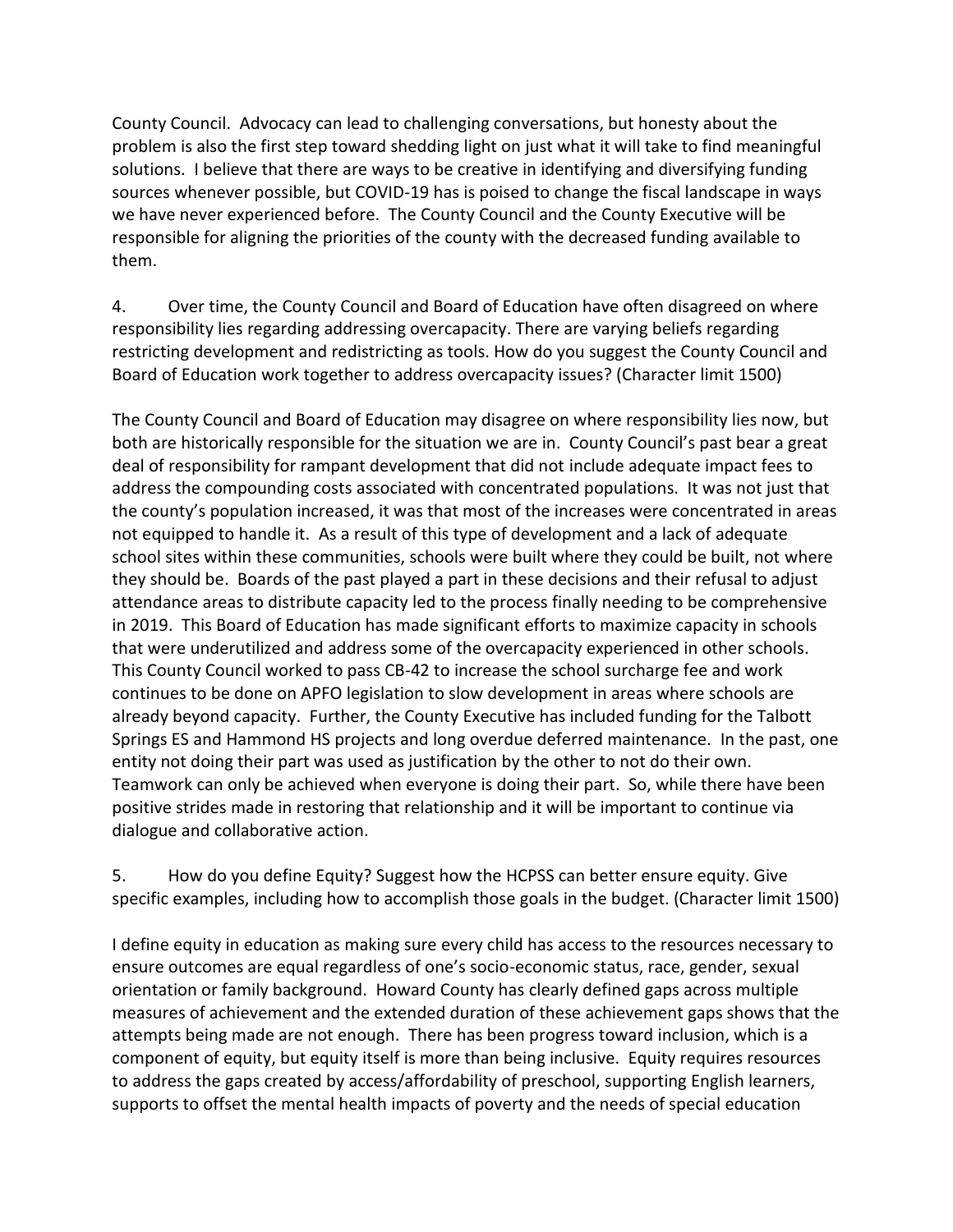students to generate outcomes that are equal to their peers. There has been variable levels of intent to address some of these gaps, but many initiatives are considered "new" while there is still discussions around limiting cuts to existing programs. I have been disappointed in the case being made for why equity matters, how supporting students in need can actually benefit all students, why the future of our school system and the future of our county as a whole depend on the ability to achieve it. A commitment to equity will work to address the systems that generate many inequities in the first place and reduce the long-term cost to offset them.

6. What do you believe Board of Education Members can do to help students achieve their fullest potential at all levels? Please include in your answer what you believe should be done to close any achievement gaps, be specific. (Character limit 1500)

This is a differently worded question around equity and goes to show the work that needs to be done in clarifying that equity is not a radical agenda, it is supporting our students who data shows need more support than they are currently receiving. Early interventions are key, but they also must be met with early action. Reading by the  $3<sup>rd</sup>$  grade is an early indicator of success and 9<sup>th</sup> grade is common indicator of student success/graduation. Early supports can instill the baseline necessary to meet future needs, identify/address any outside influences on student success and begin the important process of establishing relationships. These relationships are critical to early success and lay the foundation for the development of future relationships to continue success. Using restorative justice practices is another method to address some of the impediments to achievement and teach valuable skills in understanding others and conflict resolution. Student discipline practices directly correlate to student outcomes and traditional methods are clearly failing the students caught into the system. There is a financial component, but there are some systemic approaches that can mitigate some of the associated costs. A commitment to professional development around inclusion, mentorship and restorative justice are more cost effective when additional hiring is not feasible. Simply put, Board of Education Members just have to be committed and they have to continue to advocate as opposed to wringing their hands at the challenge.

7. What are three things you feel should be Board priorities in the next one to three years? (Character limit 1500)

Advocating for the needs of our students, educators and families should always be a top priority for the Board. There are many ways to do it, but there is a difference between having an opinion, listening to reports or casting a vote and passionately advocating for all students in our community. Our Board needs to be agents of change and not just within the confines of the boardroom. Further, fiscal responsibility is paramount now more than ever. Seeking out efficiencies will go from a best practice to a requirement over the next several budget cycles. Finding ways to continue to pay down the health fund deficit while maintaining as many programs/positions as possible and seeking partnership opportunities to meet shared missions together. Finally, the COVID-19 crisis demonstrates the need to reflect, re-evaluate and strategize effective technology aided instruction. Distance learning is the immediate focus, but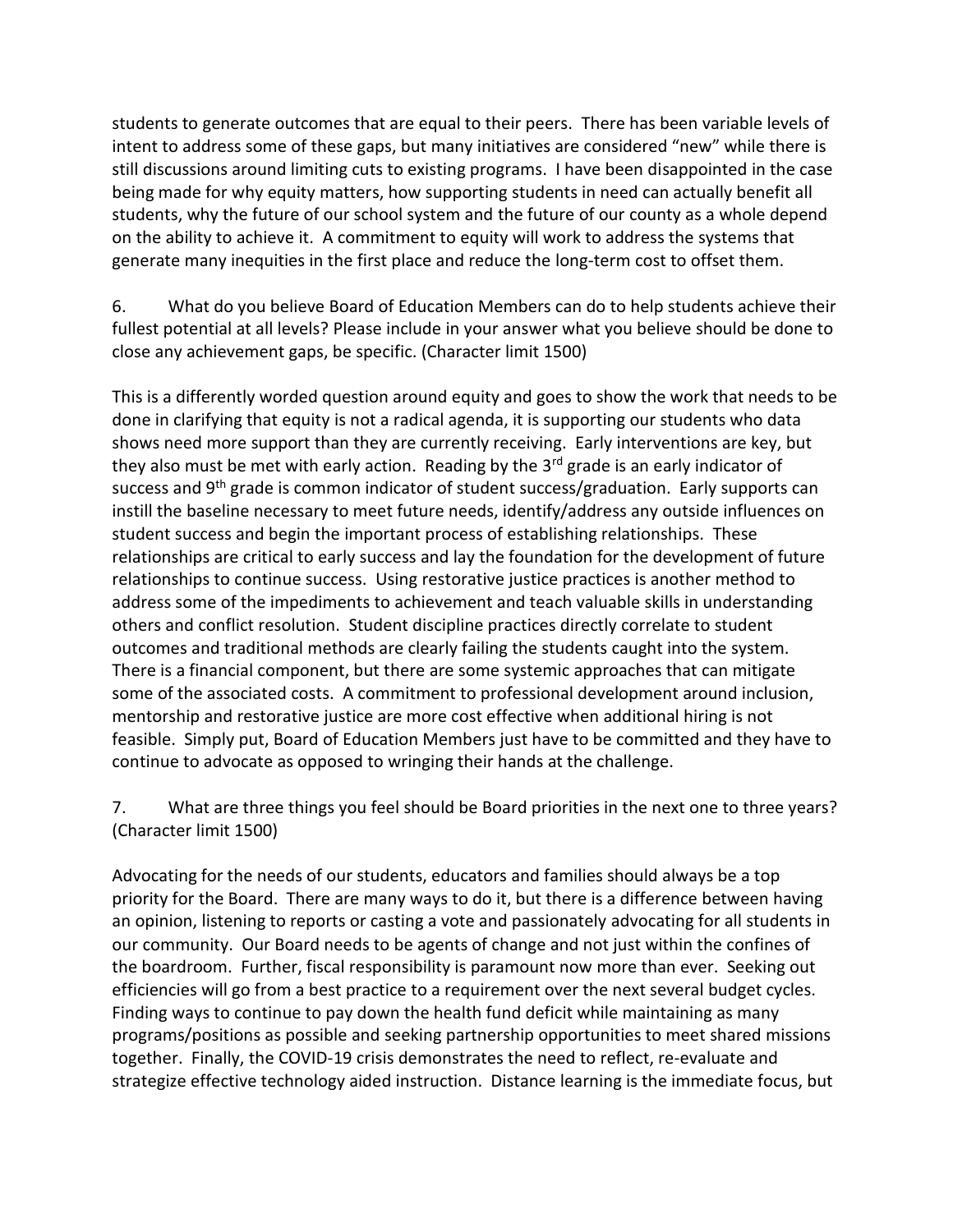investments made now provide opportunities to bring increased technology to the traditional instruction once students return to the classroom.

## 8. Choose a 2020 local Howard County State Bill and evaluate it. (Character limit 1200)

I was interested in the recommendation by the Legislative Committee to oppose HB1511. I believe in the importance of forward thinking and strategic planning, especially around attendance area adjustments. Having a report on school capacity can be an asset in advocacy, especially if longitudinal data is included together to show the extended duration some schools have been permitted to operate over capacity without relief. Further, having to consider redistricting plans in advance would address the concern of compact and inefficient processes like the one we just went through. I get that there are concerns about losing local control of when to institute policy 6010, but HCPSS already faces influence from the state in regard to access to capital funding for school construction and guidelines for various federal funds. It seemed counterintuitive and a little bit silly to oppose a bill with actions that are good ideas to undertake anyway.

9. How would you as a Board Member, oversee, review and instruct the Superintendent? Give a specific example of each, where the Board of Education and Superintendent have fallen short, and done well.(Character limit 1500)

I have a supervisory style that I have developed over 17 years at the University of Maryland that focuses on establishing clear expectations, feedback and the opportunity to apply that feedback. There are times where behaviors assigned to an employee could just as easily have resulted from the supervision that they received from me. The same holds true for the Board and Dr. Martirano. Blame is often assigned to Dr. Martirano due to positions that the Board put he and his staff in. Using redistricting as an example as the question intends, Dr. Martirano was directed to present a plan to the Board, which he did. One of the plans included a very intentional look at addressing the concentration of poverty in some of our schools in addition to capacity, something identified as a contributor to gaps in achievement and many claim to support addressing. While I admire the ambition, there was a missed opportunity to communicate with the public as it was being compiled and introduced to make a case for the virtues of the goal. Likewise the Board missed their opportunity to engage communities in discussions and collaborate on solutions to early identified roadblocks. The food distribution efforts led by Dr. Martirano to serve our families in need have been remarkable and the resolve of the board through such times is commendable too.

10. With regard to school redistricting, what do you believe are the three top priorities, in order, that should be considered as reasons to redistrict, or be goals of redistricting? How would you suggest those goals be met? What do you believe was done right and done wrong in the most recent redistricting? (Character limit 1500)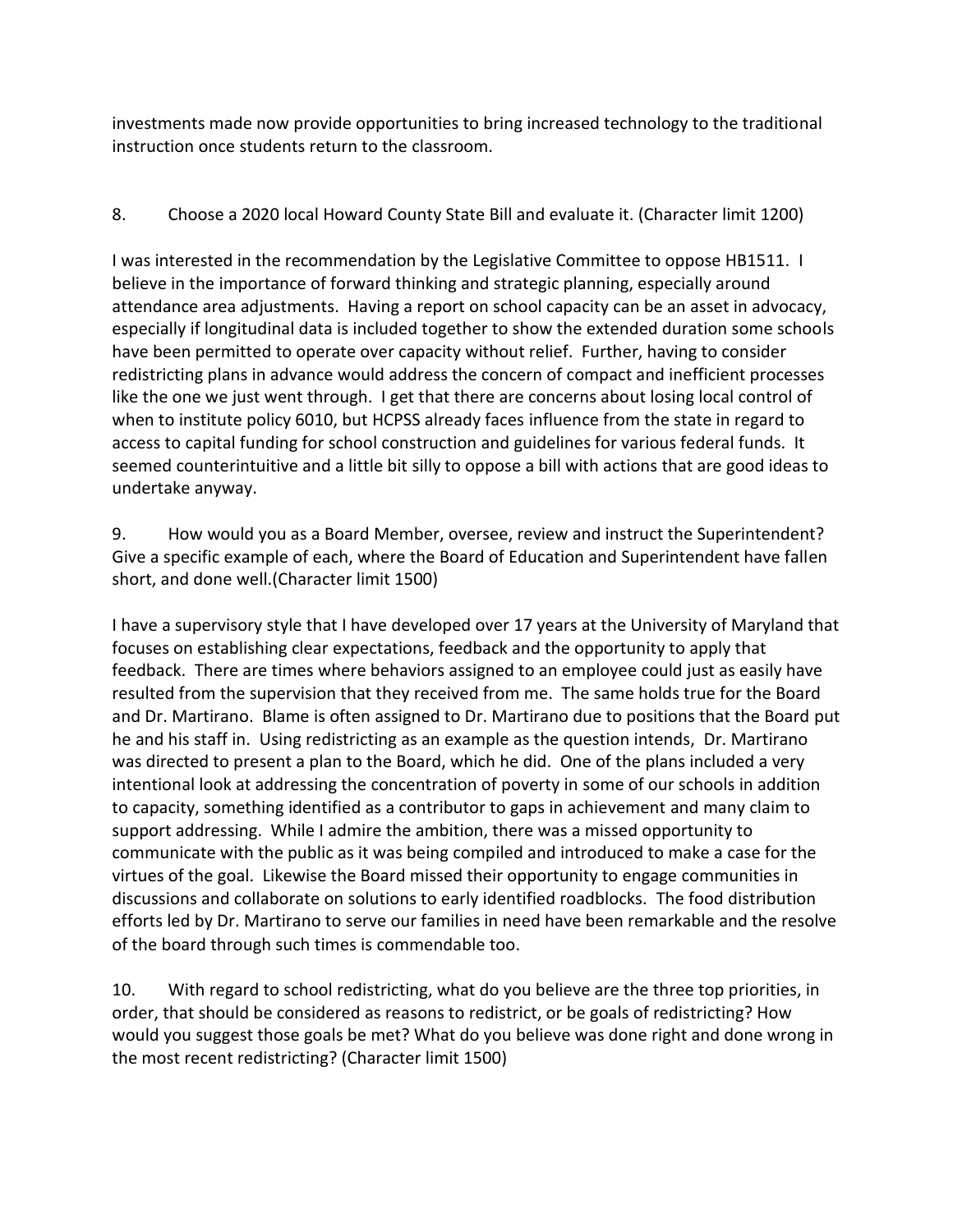I've addressed this in other questions, but the priorities should be to maximize every seat available in the system. There is no longer the luxury to have seats empty in some schools while others are so far beyond their limits. Keeping communities engaged in the process should be an ongoing goal as redistricting is naturally going to be an ongoing occurrence. Our county lacks the seats needed now and lacks future funding to meet enrollment growth projections. Further, new schools will require new boundaries. Moving schools will always be a challenge, but families should be able to know in advance if the capacity realities dictate adjustments. There should be efforts to limit surprises, consider exceptions and work together. I do believe equity needs to be a consideration in terms of the negative impacts of concentrated poverty, especially in schools that are aging. Simply improving sounds nice, but the reality is that the funding support for those improvements does not arrive. Students cannot thrive on promises alone.

11. Do you believe the HCPSS is serving the needs of the Special Education community? If not, what needs to be changed? Do you believe there is enough funding for Special Education in the current HCPSS budget? Why? (Character limit 1200)

As a Special Education parent, I know the answer to be no. There are not enough special educators to meet the need, paraeducators were drastically reduced and children are not receiving the level of supports needed to fully succeed. In addition to staffing, many families struggle to find the resources to seek a diagnosis and are often frustrated by the IEP/504 process. Access to advocates to navigate the process should be internal and the process should not be adversarial. In terms of budgeting, I have deep concern about the impact of the current crisis on the proposed operating budget. The budget proposed already represented cuts to desperately needed positions and adding any new positions will be highly unlikely in FY21. It will be critical for the Board and Superintendent to begin planning longterm solutions to Special Education practices. Perpetually short sighted plans will not lead a path to successfully addressing the needs of the Special Education community.

12. In what areas of public education do you refuse to compromise, due to strong beliefs? How would you make changes in these areas? Give examples of how you collaborated and compromised with colleagues who disagreed with you. (Character limit 1200)

I refuse to compromise on the belief that every student should be provided the resources necessary to ensure their individual success. I will continue to advocate toward that belief as I have already in testimony to the Board and to the County Council. We have to continue to push for new ideas and change the perception that equity is something to be booed during Board meetings or reasons to make personal attacks against someone. Through this entire process, I have been able to have numerous conversations with those possessing opinions different than my own. The most important thing that allows me to collaborate with those I disagree with is practicing what I teach my students and listen to understand everyone I speak with. My experience may be different, but there is often common ground to be found and ways to collaborate on solutions. My work at UMD has afforded me numerous opportunities to